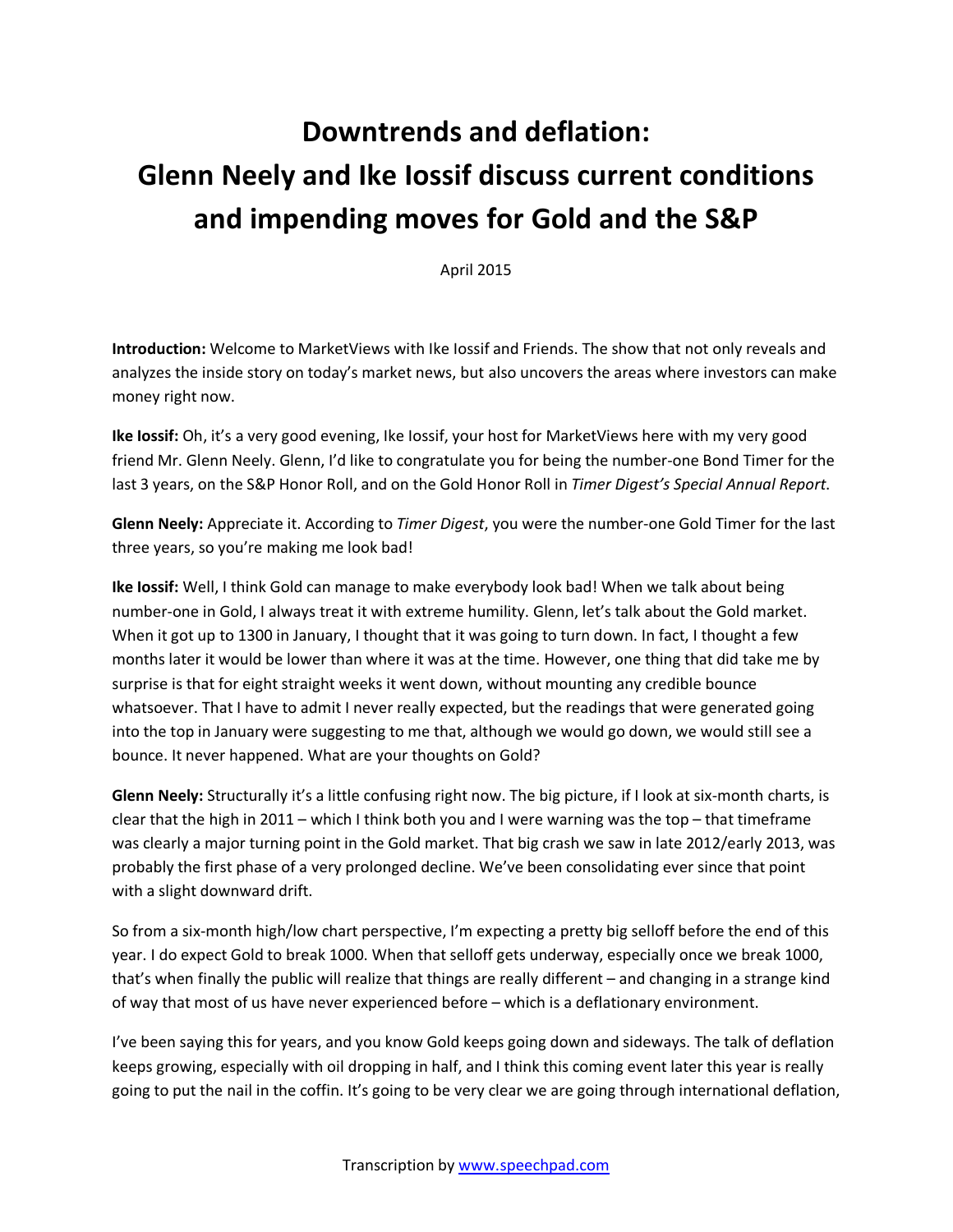not just U.S. deflation, and that's going to affect the entire economic landscape in ways that aren't what we're used to. It's going to be a very strange world in my opinion.

**Ike Iossif:** You said that the big story, at the moment, is kind of murky and I agree. Let's try to dissect that a little bit. We are close to the bottom of the range between 1140 and 1200 in cash Gold.

**Glenn Neely:** The bottom of the range for the last few years.

**Ike Iossif:** Yes. Can we expect the small bounce we had after 1150, 1140 to continue – at least in the next four weeks – before we see a bigger wave unfolding on the downside?

**Glenn Neely:** Well, when I look at the six-monthly charts I can't determine that. I can just say the trend is mostly sideways or down. If I move to a monthly timeframe, it allows for a bounce of almost a hundred dollars, without any problem to the structure or change in the overall perspective. It's not required, but it's likely that we're going to get some kind of bounce along those lines.

If I move down to even more detail, it gets really difficult to figure out exactly what's happening. If I had to take a guess based on just behavior, not structure… . When I say *behavior* I'm talking about which direction the market's moving the fastest (from doing this for 33 years now, I can tell you with zero doubt and zero hesitation, that the direction the market moves the fastest is always the trend) – even if that fast move is completely retraced, it's still the trend.

Let's say you have a really fast decline of a hundred dollars, and it gets retraced 100% really slowly. That means the trend is still down. But you're just in a correction, and you're still waiting for the next move back toward the previous low, so it'll just be like an ABC flat kind of structure.

Looking at Gold behaviorally, we have the rally back in January and it was pretty fast. It rallied about 120 to 140 points in just a few weeks, right above 1300. Since then we've declined more, but it's been slower.

That suggests we're in an uptrend since the low of January, but that uptrend is very weak and weakening. The current balance that we started at the low in March is going to top below the highs of this year, but it still could get close to 1300. It'll take a little bit longer, and then when that's finished we're going to start a massive collapse in Gold. That's what it looks like to me on a more detailed basis.

**Ike Iossif:** Okay, any other thoughts on Gold, before I ask about equities?

**Glenn Neely:** No, I think the most important thing for customers to realize is that the probabilities are extremely high that Gold is going a lot lower before the end of this year, and that this means anything done denominated in dollars is going to decrease in value.

The dollar should increase in value. Ike, I think you and I have been talking about that for about a year. And the dollar's gone up a lot in value in the last year or so.

So things are going the way that we've been predicting, but I think the next shoe is going to fall later this year, and that's going to be the shock to the system. That's going to really start to change the whole way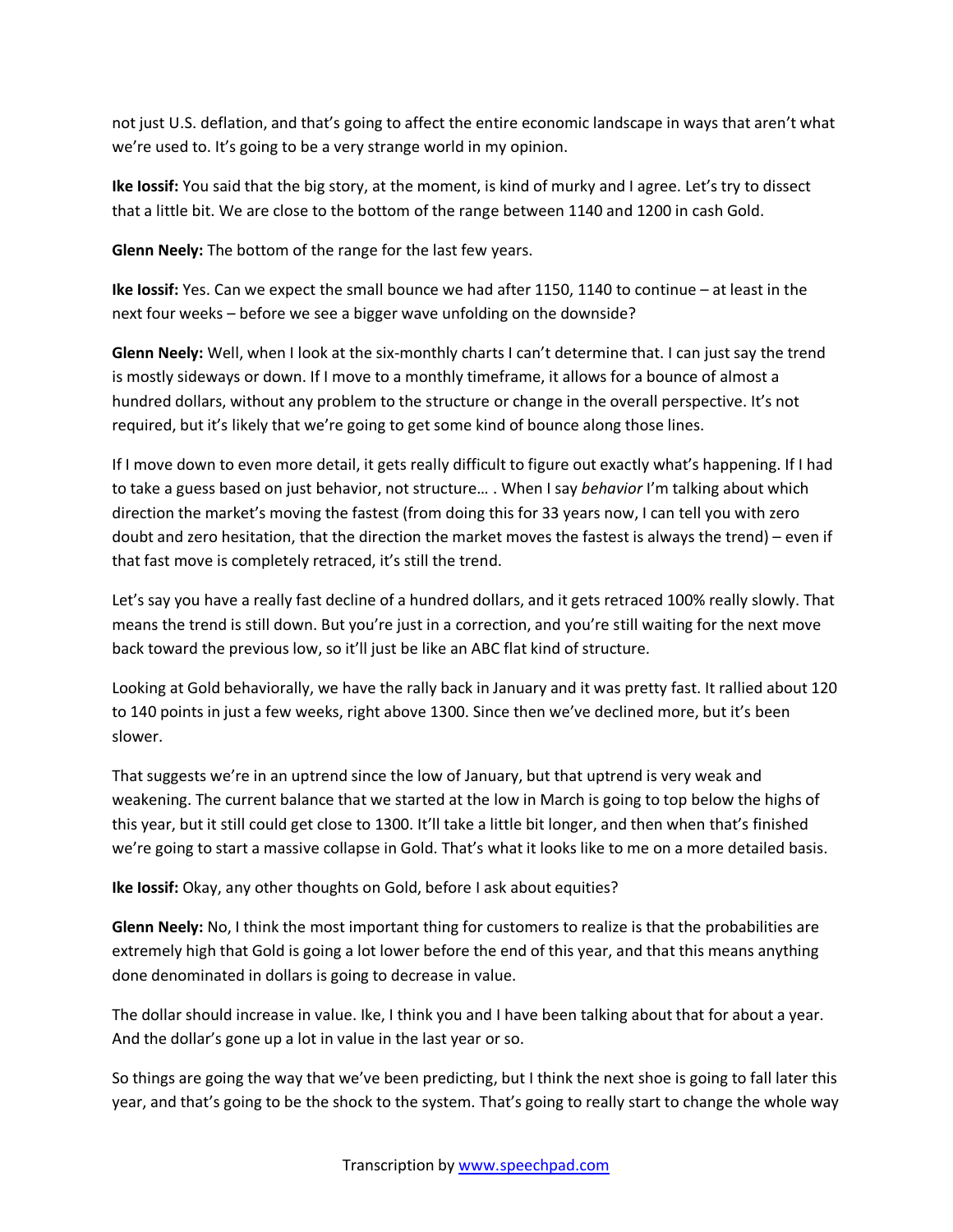the world looks at current economic conditions. Then it's going to cause problems with the banks. It's going to be a very, very strange world. I think the best place to be is in cash, or not too heavily invested in tangibles, or even in equities, because most things will probably decline in value except the dollar itself.

**Ike Iossif:** Okay. Let's turn our attention to equities. Over the weekend I was looking at some of my intermediate-term indicators that have to do with inflows and outflows in the equity markets and specifically the S&P 500. Since November, when the S&P for the first time crossed the 2000 mark, we have spent five months moving pretty much 80 to a 100-point range from 2000 to 2100.

## **Glenn Neely:** Right.

**Ike Iossif:** Now looking at my inflow-outflow indicators, what I can say is this: First of all, the inflows are still positive, however, each time the market has pulled back and then moved back up toward the top of the range, the inflows have gotten lesser than the previous time.

To put it all together, this tells me that in the short term, the market could be vulnerable to a sharp pullback based on whatever news may cause it. But in the intermediate term, meaning until midsummer or late summer, the S&P market still has enough fuel to move toward the 2200 mark. Glenn, what are your thoughts on the S&P?

**Glenn Neely:** Well, this gets back to what I mentioned earlier. The most important thing to realize about the S&P is the speed of movement on long-term charts. If you look at my six-month high/low chart, the drop from 2007 through 2009 was the largest, fastest decline I think in decades, maybe since 1929, and that's on a price and percentage basis.

So everything since then has been larger, but much more slow, detailed, and complicated. Independent of the fact that we've rallied another 20, 30 or 40% higher than the highs of 2007, the whole rally would be under Wave theory a countertrend, because it's going a lot slower.

This puts the S&P at great risk. At almost any point, it can be very difficult to predict exactly when, especially right now because weight structure isn't quite finished on shorter-term charts, but it puts the S&P at risk of a very large decline, similar to the one in 2007 through 2008 and 2009, but it would be slower. It might be similar in magnitude but slower.

So I think you're right, that we're at risk of a big decline. When it's going to start, it doesn't look like the market's quite ready for it. When I look at six-month charts, I can't tell. I just know that we will get it. When I looked at monthly charts, it's a little shaky there too.

Weekly charts are starting to get somewhat clear, and suggesting that this pattern could be finished by about summer, give or take a couple of months. Two, three, four months from now, it could all be finished, and we could start the largest, fastest decline we've seen in the stock market in years. Not bigger than 2007 through 2009, but a very large decline that would probably shock a lot of people. I would say it's possible we could drop 1500, 1400, or maybe even 1300 within a pretty short period of